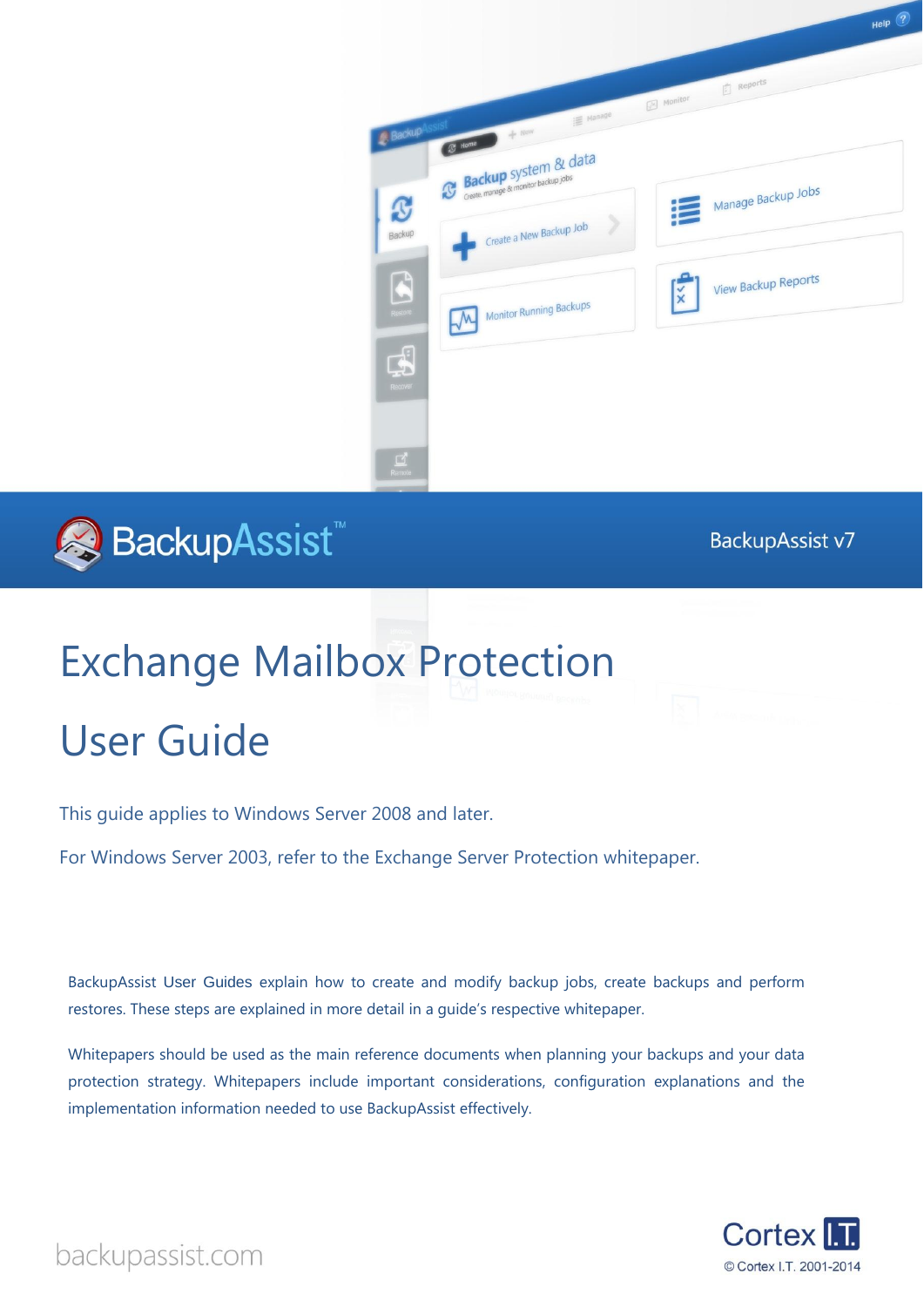### **Contents**

| 1. |  |
|----|--|
|    |  |
|    |  |
|    |  |
|    |  |
|    |  |
|    |  |
| 2. |  |
| 3. |  |
| 4. |  |
| 5. |  |
|    |  |
|    |  |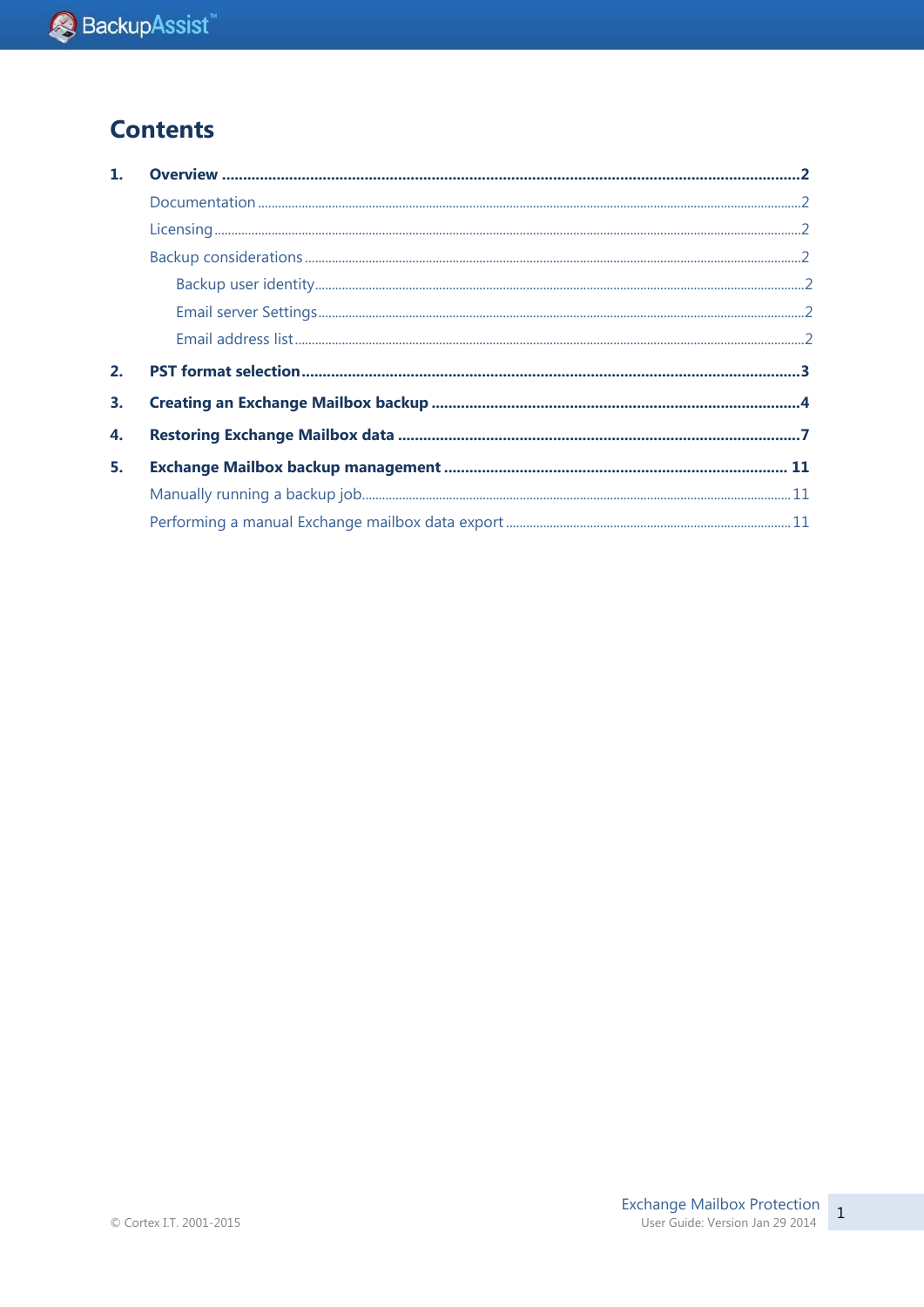## 1.Overview

The BackupAssist *Exchange Mailbox Add-on* is used to achieve brick-level backups of your Exchange Server. The add-on extracts Exchange mail data to separate PST files for each Exchange user's mailbox. These backups can be used to restore group emails, calendars, tasks, notes, contacts and mailboxes.

### Documentation

**More information on Mailbox Protection can be found in the** [Mailbox Protection whitepaper.](http://www.backupassist.com/downloads/whitepapers/system_protection_whitepaper.pdf)

All BackupAssist documentation can be accessed through the [Documentation webpage](http://www.backupassist.com/education/#backupassist_v7)

Recommended reading on Exchange Mailbox permissions: [Exchange Mailbox Backup User Identity.](http://www.backupassist.com/education/resources/exchange_mailbox_user_identity.html)

### **Licensing**

Exchange Mailbox Protection (licensed as the Exchange Mailbox Add-on) is fully supported, but has been superseded by Exchange Granular Restore (licensed as the Exchange Granular Restore Add-on). This new solution uses System Protection, File Protection and File Archiving backups to restore mail items.

The Exchange Granular Restore Add-on automatically includes the Exchange Mailbox Add-on:

- Existing customers with an Exchange Mailbox Add-on licence automatically receive the Exchange Granular Restore Add-on licence.
- New customers can purchase the Exchange Granular Restore Add-on license.

The Exchange Granular Restore Add-on is the recommended tool for protecting mail items in Exchange 2013, 2010 and 2007. It uses standard backups and cannot be used with backups created by Exchange Mailbox Protection (Exchange Mail Add-on).

For instructions on how to activate / deactivate license keys, visit our [Licensing BackupAssist page.](http://www.backupassist.com/education/whitepapers/licensing_backupassist.html)

### Backup considerations

### **Backup user identity**

Backup jobs require an administrator account with read access to the data source, and full read-write access to the backup's destination. It is recommended that a dedicated backup account is created for this purpose. The account's details are entered using the *Backup user identity* option on the *Settings* tab, and your backup jobs will be launched using these credentials.

### **Email server Settings**

An SMTP server must be configured if you want to have the email *Notifications* step enabled when you create a backup job. Use the *Mail Server* option on the *Settings* tab to enter the server's details.

#### **Email address list**

This menu item is used to define the email addresses of potential notification recipients. The list will be used to populate the recipient selection screen when configuring an email. Any email addresses entered during the creation of a new notification are automatically added to the *Email address list*.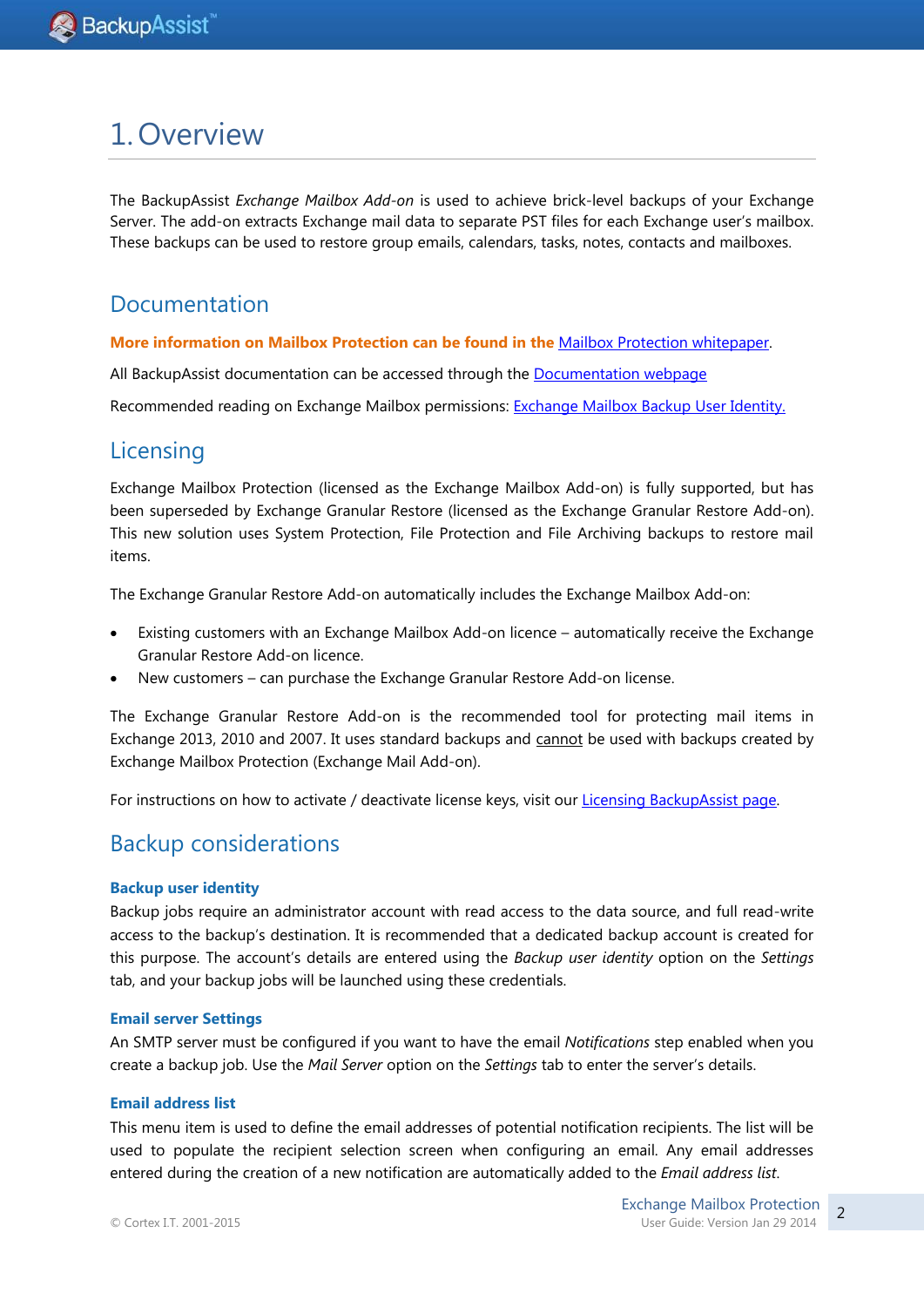## <span id="page-3-0"></span>2. PST format selection

During the creation of an Exchange mailbox backup, you will be asked to select a PST format. The selection depends on the type of machine Exchange is installed on. This section provides guidance on the PST selection based on the machine used, and should be referred to in the **Set up Destination** step of mailbox backup job creation. The three options available for Server 2008 and later are:

### **Unicode PST using Outlook (recommended)**

You should not install Microsoft Outlook if the Exchange MAPI client is already present on the machine; first remove the Exchange MAPI client and then install Outlook.

### **ANSI PST using Exchange**

To use this option you must have the Exchange MAPI client installed on your machine. The MAPI client cannot be installed if Microsoft Outlook is already present on the machine. BackupAssist provides a facility to automatically install the Exchange MAPI client:

- a. Select ANSI PST using Exchange
- b. Click the blue Install help link.
- c. A new window will appear. Click the Install button to install the Exchange MAPI client.
- d. BackupAssist will download the Exchange MAPI client and install it on your machine.

### **ANSI PST using Exmerge**

This option is not available on Windows Vista, Server 2008/R2 or SBS 2008 or later operating systems, as Exmerge requires the Exchange Server 2003 Management tools, which cannot be installed on these environments.

**Exchange Server MAPI client:** The Exchange Messaging API (MAPI) client provides a COM-like API that BackupAssist uses to access the contents of messaging stores on an Exchange Server. BackupAssist provides a built-in facility to automatically install the MAPI client, but this can also be downloaded and installed manually from [Microsoft.](http://www.microsoft.com/downloads/details.aspx?FamilyID=E17E7F31-079A-43A9-BFF2-0A110307611E&displaylang=en) The Exchange MAPI client can be installed on nearly all Windows operating systems, but cannot be installed if Microsoft Outlook is already present on your server.

If you are running a Windows Vista (32-bit & 64-bit) or (64-bit) Windows Server 2008 / SBS 2008 or later operating system, you must either install the Exchange MAPI to backup to PST in ANSI format, or install Microsoft Outlook to backup to PST in Unicode format. The latest version of Exchange 2007 MAPI can be obtained using the "Upgrade" feature in the BackupAssist Console.

**Exchange 2003 Management Tools:** The Exchange Server 2003 Management Tools may be installed on the machine running BackupAssist if you want BackupAssist to create mailbox backups in ANSI PST format using either Exchange or Exmerge. The Exchange Server 2003 Management Tools can be installed using the Exchange Server 2003 installation disk. The Exchange 2003 Management Tools cannot be installed on a Windows Vista (32-bit & 64-bit) or (64-bit) Windows Server 2008 / SBS 2008 or later operating system.

**Microsoft Exmerge:** The Microsoft Mailbox Merge Wizard (Exmerge) must be installed on the machine running BackupAssist if you want BackupAssist to create PST mailbox backups in ANSI format using Exmerge. BackupAssist provides a facility for automatically downloading and installing Exmerge on your server. The Exchange Server 2003 Management Tools must be installed before Exmerge can be installed. This is only available for use in Microsoft Exchange 2003 environments.

**Microsoft Outlook:** Microsoft Outlook (any modern 32bit version of Outlook – 2003, 2007 or 2010 [ 64bit versions not supported]), must be installed on the machine running BackupAssist if you want to create PST mailbox backups in Unicode format.DO NOT INSTALL OUTLOOK ON THE SAME MACHINE AS EXCHANGE 2003.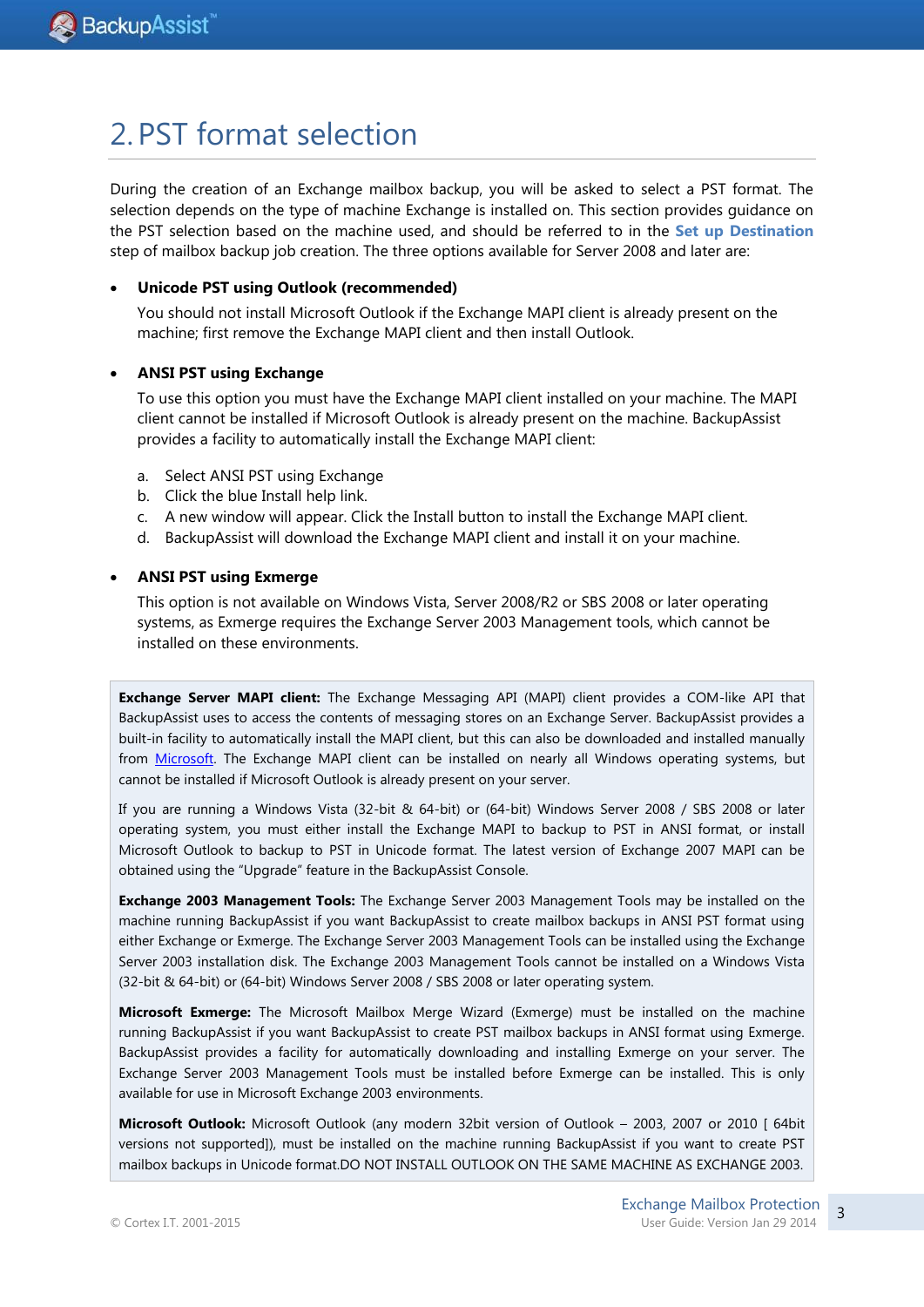# 3.Creating an Exchange Mailbox backup



The following instructions describe how to create an Exchange mailbox backup job using Exchange Mailbox Protection.

[Exchange Granular Restore](http://rick.backupassist.com/education/whitepapers/exchange_server_whitepaper.html) is the recommended tool for protecting mailboxes and mail items in Exchange 2013, 2010 and 2007. This *restore-based* solution supersedes the *backup-based* **Exchange Mailbox Protection** solution - but both are supported.

Launch BackupAssist and follow the steps outlined below:

- 1. Select the **Backup** tab, and click **Create a new backup Job**
- 2. Select **Exchange Mailbox Protection**

If this is the first time you have created a backup job, you will be asked to provide a *Backup user identity* if one has not been defined. See the [BackupAssist settings,](http://rick.backupassist.com/education/whitepapers/backupassist_settings.html) whitepaper for guidance.

- 3. **Selections:** Add the Exchange Server to BackupAssist and select the mailboxes as explained below.
	- a. **Specify the backup user identity:** The *link above - Add Exchange Server*, will display the user identity that will authenticate with the Exchange Server. We recommend that you make sure that you are using a *dedicated* identity that has permission to access your Exchange Server.
	- b. **Add Exchange Server:** If you are on a server running Exchange, the local Exchange Server will appear for selection. To add an Exchange Server that is not on your local machine, use the search field to type in the name of the Exchange Server you want to connect to. Any servers that your Backup user identity has access to administer, and are on your domain, will appear in a popup window. Put a tick on the Exchange Server/s required and select **Add**



**Figure 1: Exchange Mailbox Protection – server selections screen.**

4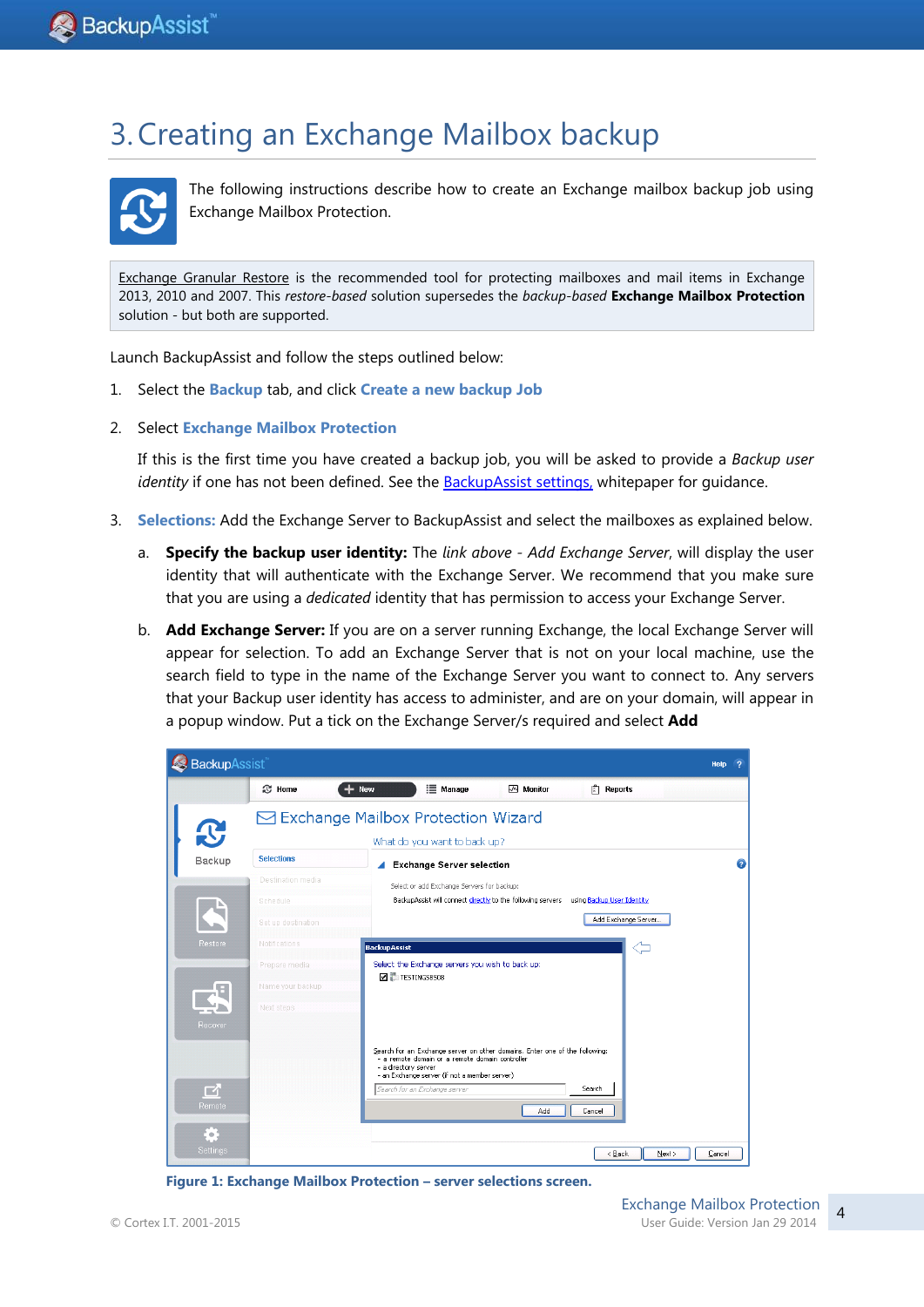### c. **Add Client Access (CAS) Server**

The Client Access Server must be added separately when the CAS role is on a separate machine to the mailboxes.

- If you want to add a CAS Server, select the link connect *directly*
- Change the method of connection from *Connect directly* to *Use Client Access Server*
- Enter the name or IP address of the server running the CAS role, and click *OK.*
- Click *Add Exchange Server* and select the Exchange Servers to back up.

Once you have added the Exchange Server/s they will appear on the selections screen.

| BackupAssist<br>$\overline{2}$<br>Help                            |                                                 |                                                                                                |  |  |  |  |
|-------------------------------------------------------------------|-------------------------------------------------|------------------------------------------------------------------------------------------------|--|--|--|--|
|                                                                   | <b>© Home</b>                                   | $+$ New<br><b>E</b> Manage<br>圕<br>$\overline{M}$ Monitor<br><b>Reports</b>                    |  |  |  |  |
|                                                                   | $\boxdot$ Exchange Mailbox Protection Wizard    |                                                                                                |  |  |  |  |
| What do you want to back up?                                      |                                                 |                                                                                                |  |  |  |  |
| Backup                                                            | $\boxed{2}$<br><b>Exchange Server selection</b> |                                                                                                |  |  |  |  |
| Destination media<br>Select or add Exchange Servers for backup:   |                                                 |                                                                                                |  |  |  |  |
|                                                                   | Schedule                                        | BackupAssist will connect directly to the following servers using Backup User Identity         |  |  |  |  |
|                                                                   | Set up destination                              | $\vert$ $\vert$<br>TESTINGSBS08<br>vaccessible                                                 |  |  |  |  |
| $\nabla$ Back up individual mailboxes<br>Restore<br>Notifications |                                                 |                                                                                                |  |  |  |  |
|                                                                   | Prepare media                                   | Only the mailboxes below are being backed up<br>admin                                          |  |  |  |  |
|                                                                   | Name your backup                                | blue.<br><b>BackupAssist</b>                                                                   |  |  |  |  |
|                                                                   | Next steps                                      | <b>Mailbox selection</b><br><b>Backup</b> Assist                                               |  |  |  |  |
| Recover                                                           |                                                 | Select the mailboxes you wish to<br>back up<br>Select mailboxes to back up                     |  |  |  |  |
|                                                                   |                                                 | $\Box$ Select all mailboxes<br>Back up public folders<br>(new mailboxes will also be included) |  |  |  |  |
|                                                                   |                                                 | Mailbox Name<br>Display Name<br>$\blacktriangle$                                               |  |  |  |  |
|                                                                   |                                                 | <b>Standard mailboxes</b>                                                                      |  |  |  |  |
| $\Box$                                                            |                                                 | <b>☑</b> admin<br>admin<br>Administrator<br>Administrator                                      |  |  |  |  |
| <b>Remote</b>                                                     |                                                 | $\Box$ backupassist<br>backupassist<br>$\boxtimes$ blue<br>blue                                |  |  |  |  |
| $\bullet$                                                         |                                                 | ▼<br>$\nabla$ Include hidden users<br>$\nabla$ Include disabled users                          |  |  |  |  |
| <b>Settings</b>                                                   |                                                 | 0K<br>Cancel                                                                                   |  |  |  |  |



d. Check the **Backup individual mailboxes** checkbox for each server that you want to backup.

A field will appear under each server, which you can add selected mailboxes to.

- e. Click **Select mailboxes to back up,** and a mailbox selection pop-up window will appear, containing all the mailboxes on that server.
- f. Tick the mailboxes you want to back up, and click Ok.
	- The mailboxes will appear in the selection field under the server.
	- BackupAssist will back up all PST files associated with that mailbox.
- g. Check the **Backup public folders** checkbox to back up your Exchange Serves Public Folders.
- h. Review your selection and click **Next.**
- 4. **Destination media:** This step is skipped because Exchange only supports local directories.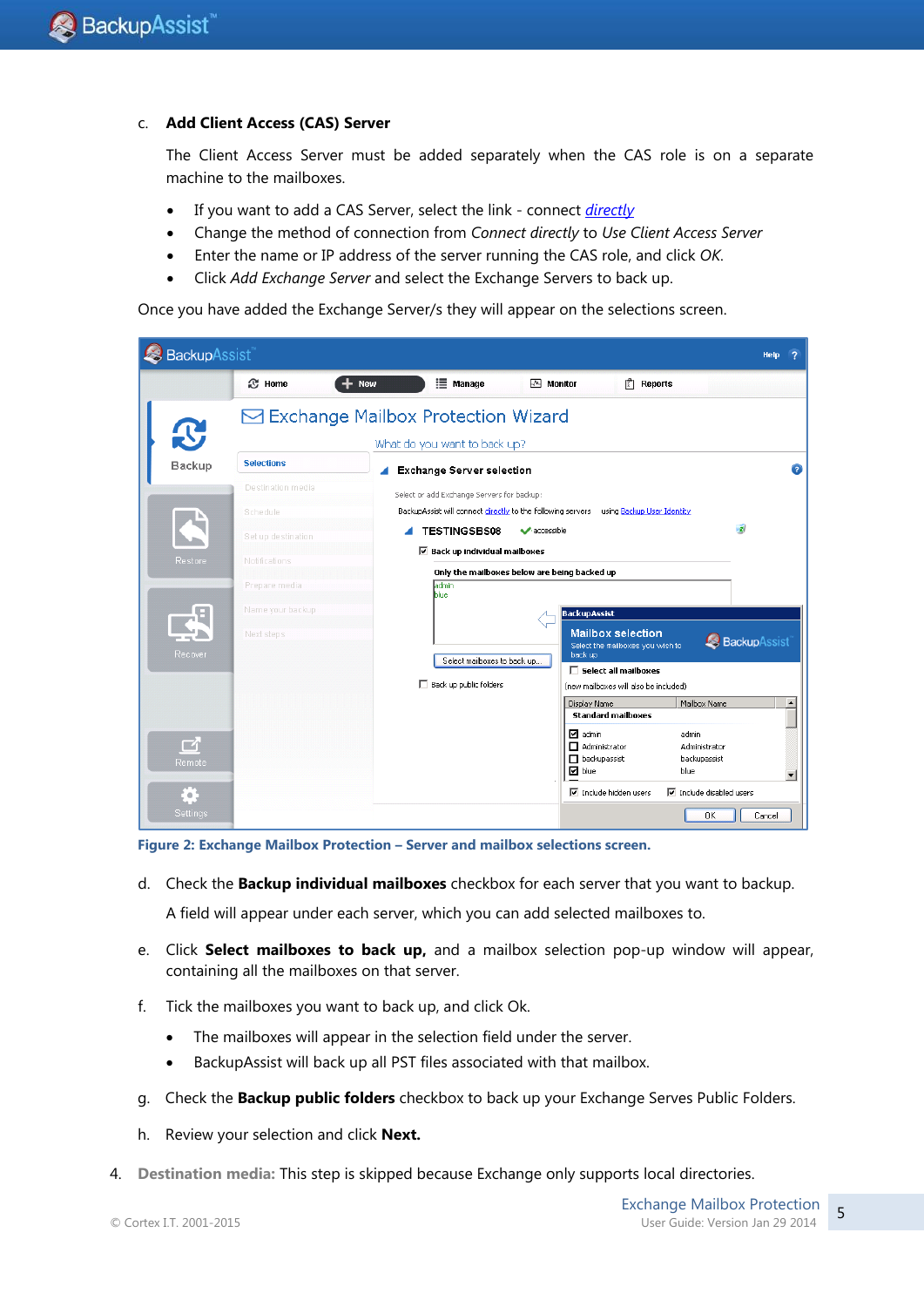5. **Schedule**. This screen is used to select when and how you would like the backup job to run, and how long you would like the backup to be retained for. The schedule *Daily* is the only scheme available and is selected by default. Exchange Mailbox Protection schedule is modified by the *Grouping* method selected in the destination screen.

### Click **Next**.

- 6. **Setup destination:** This screen is used to configure the location of the local or network share to be used as the backup destination. It is also used to configure how the mailboxes will be backed up to that location.
	- a. **Directory path**: Enter the backup's directory path.
	- b. **Grouping method**: Choose a grouping method from the drop-down menu. Grouping methods determine how mailbox backups are stored and provide options to back up mailboxes in groups according to different time periods. A monthly grouping method is ideal for organizations with a high volume of mail as it is easier to locate email for specific dates.
	- c. **PST Format:** Selecting an appropriate PST format is important, as a PST file in one format cannot be converted to the other. Review the PST [Format Selection](#page-3-0) section for advice.
	- d. **Set mailbox rights**. Choose whether BackupAssist should attempt to automatically set mailbox rights on your Exchange Server using the available checkboxes. This option should only be enabled when advised by the BackupAssist Technical Support team.
	- e. Once the set destination configurations are finished, click **Next**.
- **Mail Server:** If you have not configured an SMTP mail server for BackupAssist, you will be prompted to provide those details after the backup destination step has been completed.
- 7. **Notifications:** Once a backup job has completed, BackupAssist can send an email to inform selected recipients of the result. This email notification can be enabled during the creation of a backup job, if the mail server has been configured. To enable email notifications:
	- a. Select, **Add an email report notification.**
	- b. Enter recipients into the **Send reports to this email address** field.
	- c. Enter recipients into the **Also send reports to this email address** field. You can then select the condition under which the email should be sent, using the drop-down box.

After the backup job has been created, you can modify the notifications by adding and removing recipients, setting additional notification conditions and including print and file notification types.

8. **Name your backup:** Provide a name for your backup job, and click **Finish**.

### **Your Exchange Mailbox Protection backup job has now been created.**

**Important:** The first mailbox backup will be of the full contents of all selected mailboxes. For that reason, after creating your backup job, we recommend that you perform a manual export of the selected mailboxes. See the section, [Exchange Mailbox backup management](#page-11-0) for more information.

**Important:** Once a backup job has been created, it should be reviewed and run using the *Manage* menu. See the section, **Exchange Mailbox backup management** for more information.

**Important**: Once a backup job has been run and a backup created, a MANUAL test restore should be performed to ensure the backup is working as intended. To perform a test restore, refer to the sectio[n,](#page-7-0)  [Restoring Exchange mailbox data.](#page-7-0)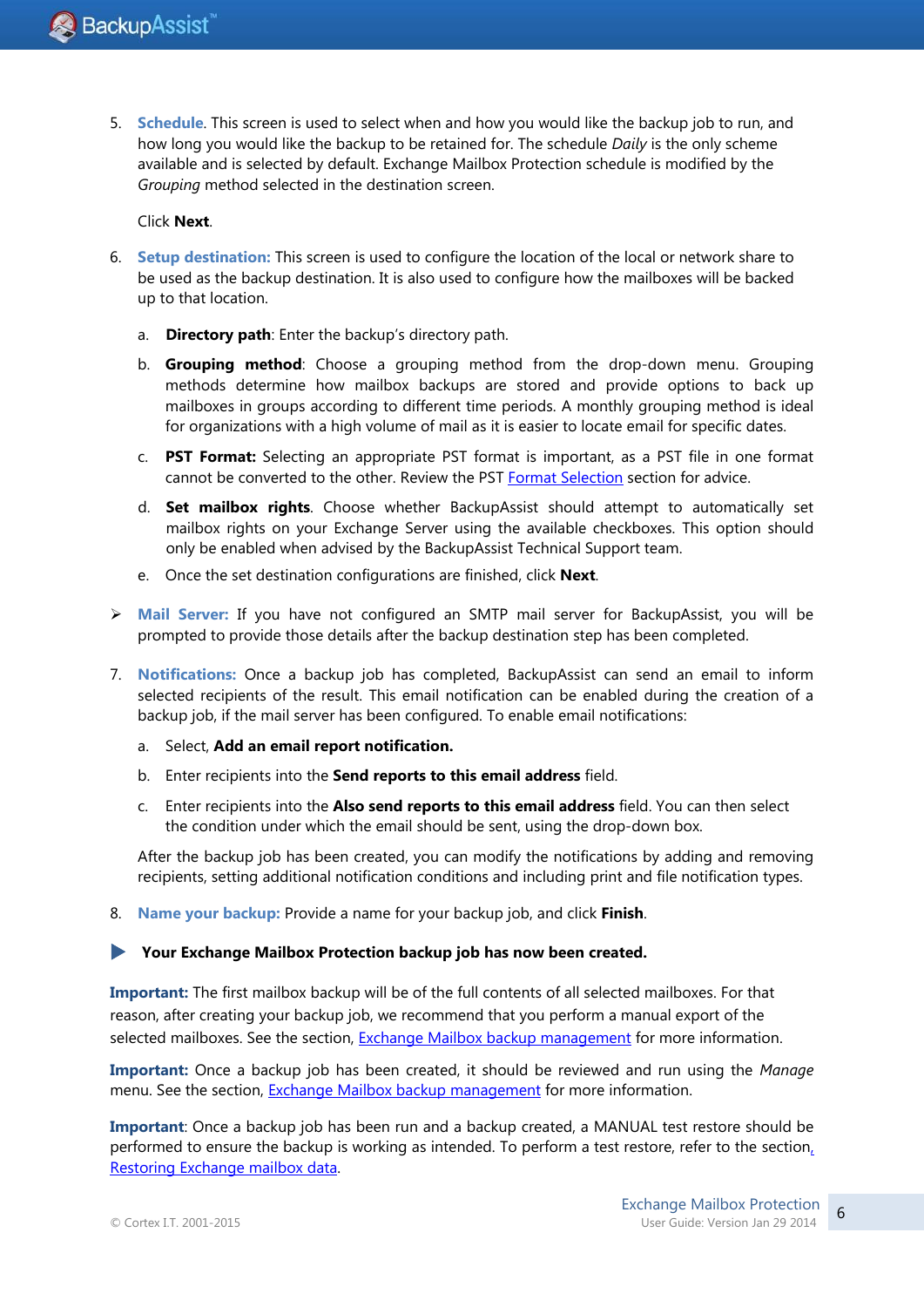# <span id="page-7-0"></span>4.Restoring Exchange Mailbox data



This section provides instructions on how to restore Microsoft Exchange mailboxes using backups created with the Exchange Mailbox Add-on.

If you want to restore mail items using a System Protection, File Protection or File Archiving backup of an Exchange Server, please refer to the [Exchange Granular Restore](http://www.backupassist.com/education/whitepapers/exchange_server_whitepaper.html) quickstart guide.

To restore Exchange mailboxes and public folders from an Exchange Mailbox Protection backup:

- 1. Start **BackupAssist**
- 2. Select the **Restore tab**

The *Restore tab* has a *Home page* and a *Tools menu*. The *Home page* is the default screen and the recommended starting point for performing a restore. The *Tools menu* should only be used by experienced administrators or users being assisted by technical support.

#### 3. From the **Home page**, select **Exchange.**

| BackupAssist<br>Help<br>$\overline{\phantom{a}}$ |                                              |                                                  |  |  |  |
|--------------------------------------------------|----------------------------------------------|--------------------------------------------------|--|--|--|
|                                                  | $\blacksquare$<br>$\mathbb{X}$ Tools<br>Home |                                                  |  |  |  |
| $\mathbf C$                                      | <b>Restore</b> data files and applications   |                                                  |  |  |  |
| Backup                                           | Files & Folders                              |                                                  |  |  |  |
| <b>Restore</b>                                   | Hyper-V                                      | Exchange                                         |  |  |  |
| Æ<br>Recover                                     | SQL                                          | F<br>Applications                                |  |  |  |
| $\Box$<br>Remote                                 | Volumes                                      | Windows SystemState /<br><b>Active Directory</b> |  |  |  |
| ♦,<br>Settings                                   | <b>1</b> Learn more about Restore >          |                                                  |  |  |  |

**Figure 3: Restore tab - Home page**

This will open the *Restore > Exchange* screen and display the restore types to choose from.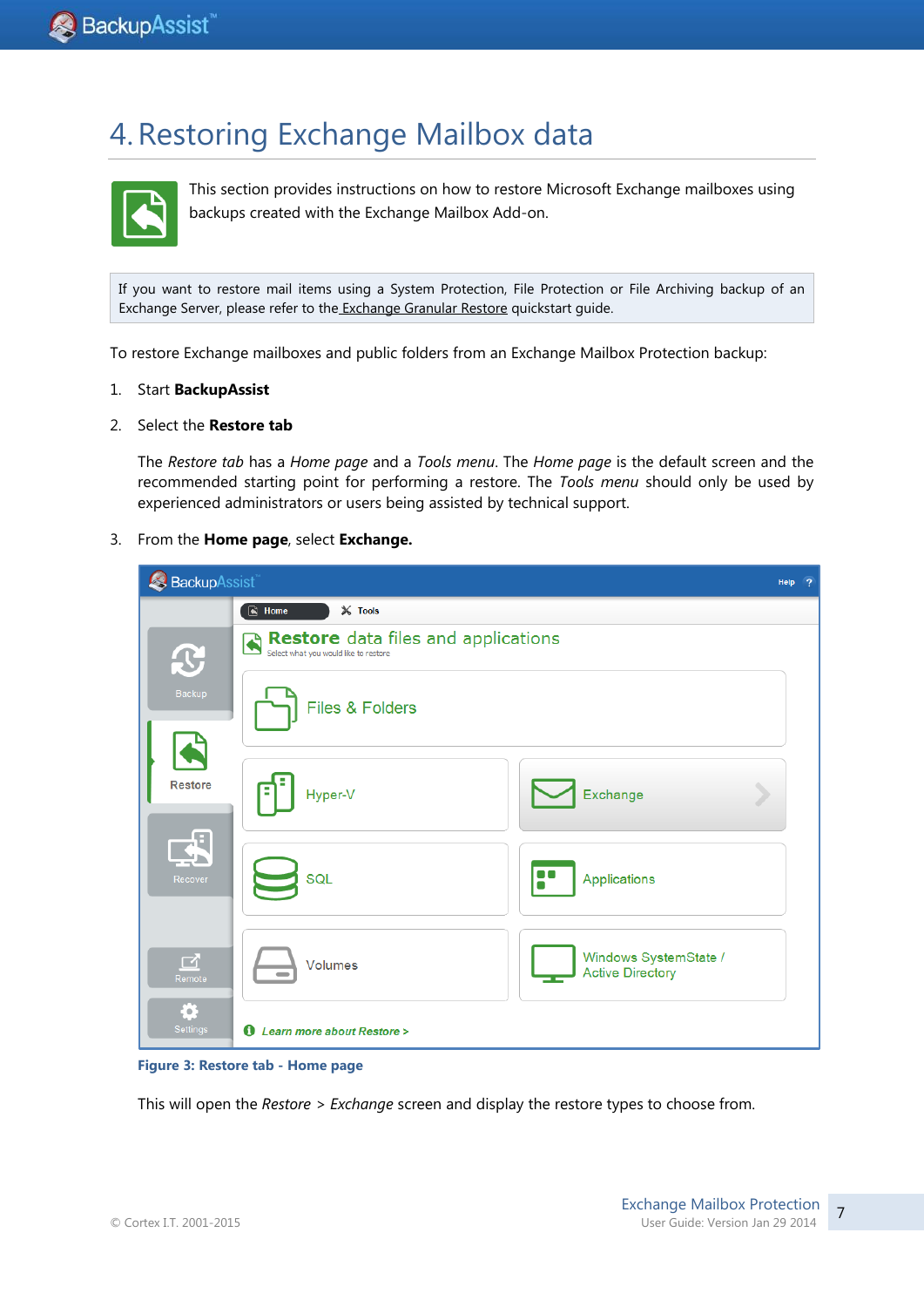4. From the **Restore > Exchange** screen, select **Mailbox Protection Restore (.pst)**



**Figure 4: Exchange restore selection screen**

The next screen will display all mailbox backups, created using the Exchange mailbox Add-on.

#### 5. **Select** the **Backup** to restore from

The backups can be filtered using the following time period tabs:

- *Last 7 days* tab, displays backups created in the last 7 days.
- *Last 30 days* tab, displays backups created in the last 30 days.
- *All* tab, displays all Exchange Server backups catalogued by BackupAssist.
- *Custom* tab, displays backups made between the dates specified in *show backups between.*

Click on the backup you want to restore from. The *Restore Console* will open and load that backup.

| BackupAssist<br>Help<br>$\overline{2}$ |                                            |                                        |                 |                 |                                                                       |  |
|----------------------------------------|--------------------------------------------|----------------------------------------|-----------------|-----------------|-----------------------------------------------------------------------|--|
|                                        | $\mathbb{X}$ Tools<br>Home<br>R            |                                        |                 |                 |                                                                       |  |
| $\mathbf{P}$                           | Exchange Mailbox Protection Restore (.pst) |                                        |                 |                 |                                                                       |  |
|                                        | <b>Mailboxes on SBS11</b>                  | 4 backup(s)                            |                 |                 |                                                                       |  |
| Backup                                 | Last 7 days   Last 30 days   All<br>Custom |                                        |                 | $\mathcal{C}_1$ | Restore Console                                                       |  |
|                                        | Show backups between<br>1/21/2012          | and 3/15/2012                          | $\blacksquare$  |                 |                                                                       |  |
|                                        | Job                                        | Date/Time                              | Media           |                 |                                                                       |  |
|                                        | $\boxdot$ Job MAPI<br><b>S</b> Case 10372  | 1/21/2012 5:00 PM<br>1/24/2012 5:01 PM | 日日              |                 | CortexIT.BA.BackupDestinations.Fixed.Exmerge.ExchangeMailboxDirectory |  |
| Restore                                | C Case 10372                               | 1/24/2012 5:01 PM                      | $\bigoplus$ Ei) |                 |                                                                       |  |
|                                        | $\boxdot$ Exchange(1)                      | 3/15/2012 12:13 AM                     |                 |                 | CortexIT.BA.BackupDestinations.Fixed.Exmerge.ExchangeMailboxDirectory |  |
| Recover                                |                                            |                                        |                 |                 |                                                                       |  |

**Figure 5: Restore Home page – Exchange Server Restore screen**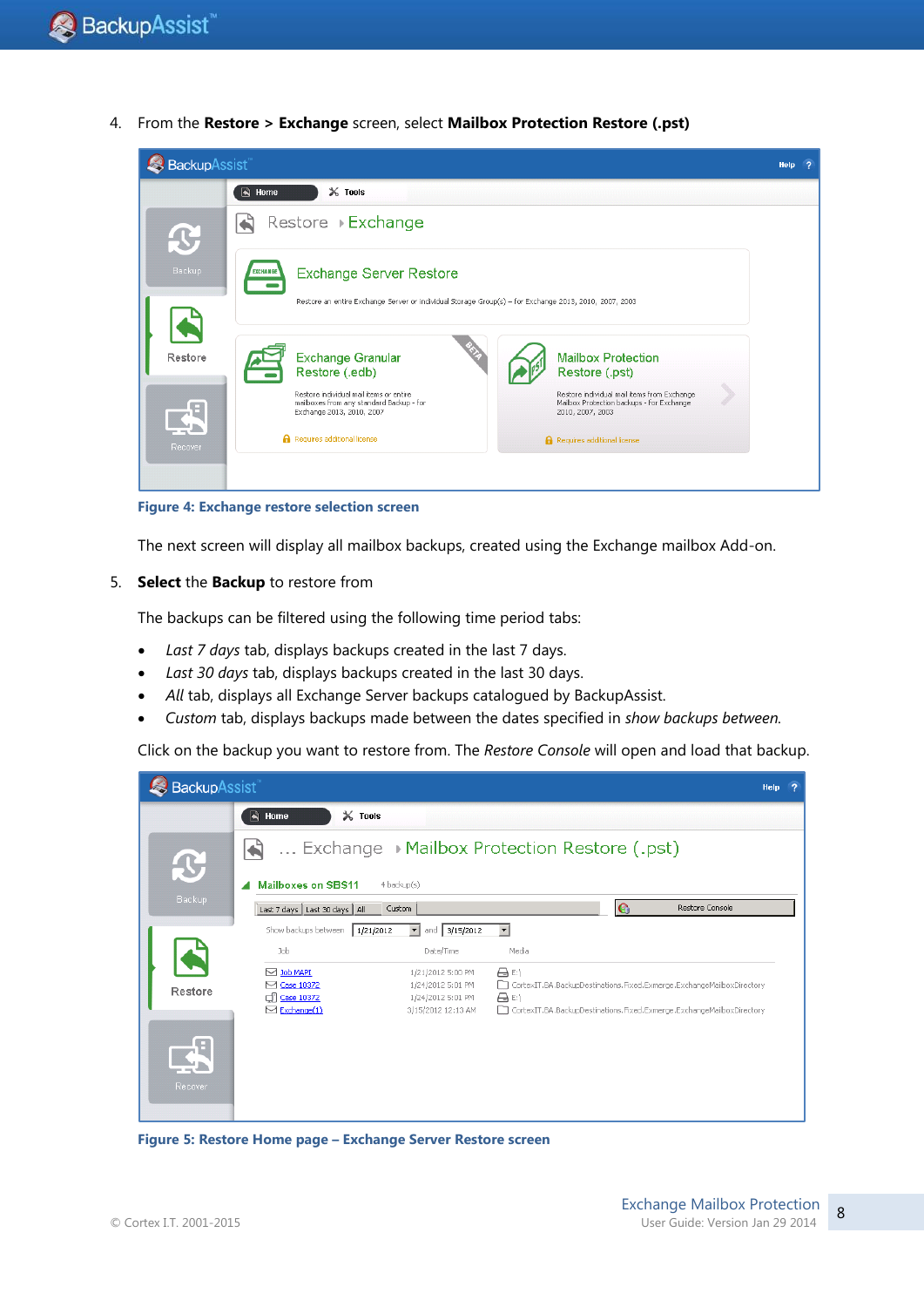#### 4. **Restore Console – backup and mailbox selection**

The *Restore Console* provides two tools to help you locate the mail items that you want to restore:

 The **Browse** tab. This tab is used to browse the contents of the backup. You can also select a different backup using the *Select a backup to browse* drop down box. The backups available will be the ones that were displayed on the *Exchange Server Restore* screen.

The *Browse* tab is ideal if you know the backup and date that you want to restore from, or if you want to restore an entire backup set.

- a. Use the **Select a backup to browse**, box to choose the backup to restore from.
- b. Use the calendar to select the date you want to restore from.
- c. Using the middle pane, to select the server/s tick box and click on the server name.
- d. The mailboxes will appear in the right pane. Select the mail items to restore
- e. Use the **Restore mail dated** fields to select the date range to restore from. BackupAssist will restore all backed up mail in that range, from all PST files associated to that mailbox.
- f. Click **Restore to** at the bottom right of the window.
- The **Search** tab. Select this tab to search all of the loaded backups for the data you want to restore. You can display data filtered by name, date, size and type, for all backups. The results can be compared (e.g. the dates of two mail items) to identify the correct data selection.
	- a. Enter your search term (The search accepts wild card searches, such as *\*.log* or *\*.doc*).
	- b. Select a filter/s if required.
	- c. Click the *Search* button.
	- d. Select the data to restore.
	- e. Click **Restore to** at the bottom right of the window.

| BackupAssist<br>BackupAssist Restore Console             |                                                                                        |                                                      |                                            |                       |  |  |
|----------------------------------------------------------|----------------------------------------------------------------------------------------|------------------------------------------------------|--------------------------------------------|-----------------------|--|--|
| Clear (X) Clear                                          |                                                                                        |                                                      | $\left \frac{1}{x}\right $ Restore Reports | <sup>2</sup> Help     |  |  |
| <b>Browse</b> $\sqrt{Q}$ File search                     |                                                                                        |                                                      |                                            |                       |  |  |
| Select a backup to browse:                               | Contents of Exchange(1) - 3/15/2012 12:13:14 AM<br>$\blacksquare$ $\blacksquare$ 5B511 | Folder details<br>Restore mail dated:                |                                            |                       |  |  |
| $\overline{\phantom{a}}$<br>Exchange(1)                  |                                                                                        | between $\boxed{9}$ 1/ 1/2012<br>$\vert \cdot \vert$ | and $3/11/2012$<br>$\vert \cdot \vert$     |                       |  |  |
| $\boxed{\triangleright}$<br>$\Box$<br><b>March, 2012</b> |                                                                                        | ${\rm ID}$<br>Name<br>admin<br>admin                 | Start date<br>1/1/2012                     | End date<br>3/11/201  |  |  |
| Sun Mon Tue Wed Thu Fri Sat                              |                                                                                        | Имяужеисползуется user7b372e97                       | 1/1/2012                                   | 2/18/201:             |  |  |
|                                                          |                                                                                        |                                                      |                                            |                       |  |  |
| 15                                                       |                                                                                        |                                                      |                                            |                       |  |  |
|                                                          |                                                                                        |                                                      |                                            |                       |  |  |
|                                                          |                                                                                        |                                                      |                                            |                       |  |  |
|                                                          |                                                                                        |                                                      |                                            |                       |  |  |
|                                                          |                                                                                        |                                                      |                                            |                       |  |  |
|                                                          |                                                                                        |                                                      |                                            |                       |  |  |
|                                                          |                                                                                        |                                                      |                                            |                       |  |  |
|                                                          |                                                                                        |                                                      |                                            |                       |  |  |
| Backup details<br>Exchange(1)<br>Job:                    |                                                                                        |                                                      |                                            |                       |  |  |
| 3/15/2012 12:13 AM<br>Date:<br>Media: Manual backup      |                                                                                        |                                                      |                                            |                       |  |  |
| Original location:<br>mailbox 9                          |                                                                                        |                                                      |                                            |                       |  |  |
|                                                          |                                                                                        | $\left  \cdot \right $                               |                                            | $\blacktriangleright$ |  |  |
| List backed up files                                     |                                                                                        |                                                      | Þ                                          | Restore to            |  |  |

**Figure 6: Restore console – server and mailbox selection**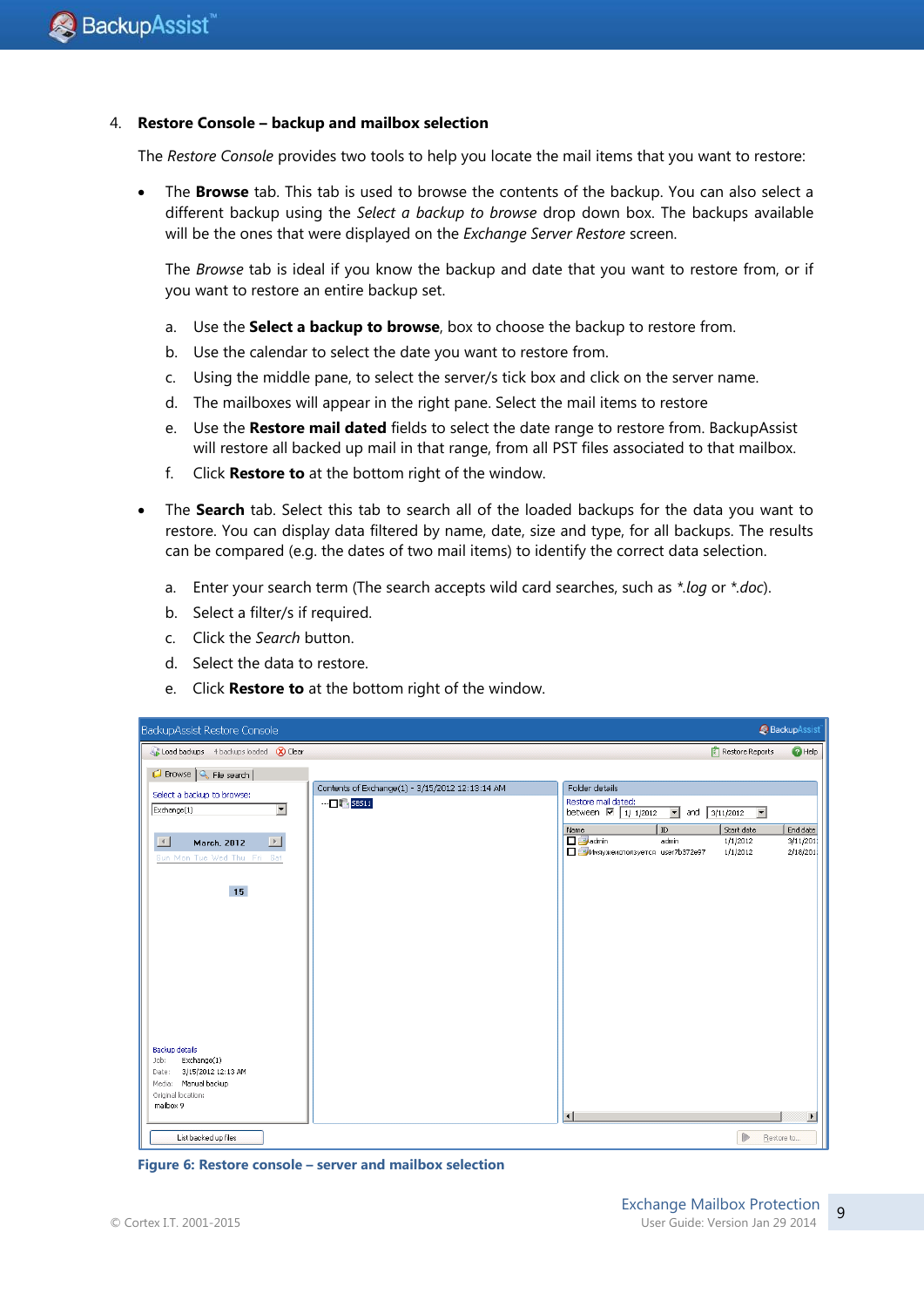#### 5. **Restore Console – restore destination selection**

When you select *Restore to,* a window will open showing the *Restore to* destination and the *Restore options* fields.

a. Review **Restore to** and make your selection.

| You are about to restore the following files and applications                                      | <b>Backup</b> Assist           |                                       |  |  |  |
|----------------------------------------------------------------------------------------------------|--------------------------------|---------------------------------------|--|--|--|
| From backup location                                                                               | Restore to                     | Progress                              |  |  |  |
| blue (blue) on TESTINGSBS08 - 2 pst file(s)                                                        | blue (blue) on TESTINGSBS08    |                                       |  |  |  |
|                                                                                                    | Restore to: Original location: | Restore options:<br>Configure restore |  |  |  |
| Create a log file listing all processed files<br>V Queue all backup jobs when a restore is running |                                |                                       |  |  |  |
|                                                                                                    |                                | Restore<br>Cancel                     |  |  |  |



- **Original location**: The mailboxes selected for restore will be copied directly back into the Exchange Server that they were originally exported from.
- **Alternate server**: The mailboxes selected for restore will be copied to an alternate Exchange Server of your choosing. Click the Select button to choose an alternate server to restore to. If no Exchange Servers are detected, click the Select button to search for one.
- **Alternate path**: All mailboxes will be restored as separate PST files to a single folder of your choosing. You can have all your mailbox PST backups. You can then open up any of the PST files extracted with Outlook and drag-and-drop the required mail items back to the user's live mailbox. This option is useful if your PST backups are distributed across multiple folders (e.g. you used a grouping period or modified your mailbox backup directory between backup runs).
- b. Review **Restore options** and make your selection.

If you choose to restore your mailboxes to either their original location or an alternate server, you can click the **Configure restore** button to change how mailboxes are restored. Here you can individually specify which mailbox each PST mailbox backup should overwrite in your Exchange Server. This is useful if an Exchange Server mailbox has been renamed since being backed up, or if you want to overwrite one mailbox with another.

- c. Selecting *Create a log file listing all processed files*, will create a file that lists the success or failure of each file. The log is opened by selecting the log file's link in the backup report.
- d. *Queue all backup jobs when a restore is running*, is selected by default.
- e. Click the **Restore** button to restore your data. The restore will run from the destination window and a **Report** link will appear once the restore has finished.
- f. Select **Done**.

#### **Your Exchange mailbox restore has now been completed.**

You can also manually restore PST files and Public Folders using Outlook. For more information, refer to the *Restoring Exchange Mailbox Data*, section of the [Exchange Mailbox Protection webpage.](http://www.backupassist.com/education/whitepapers/exchange_mailbox_whitepaper.html)